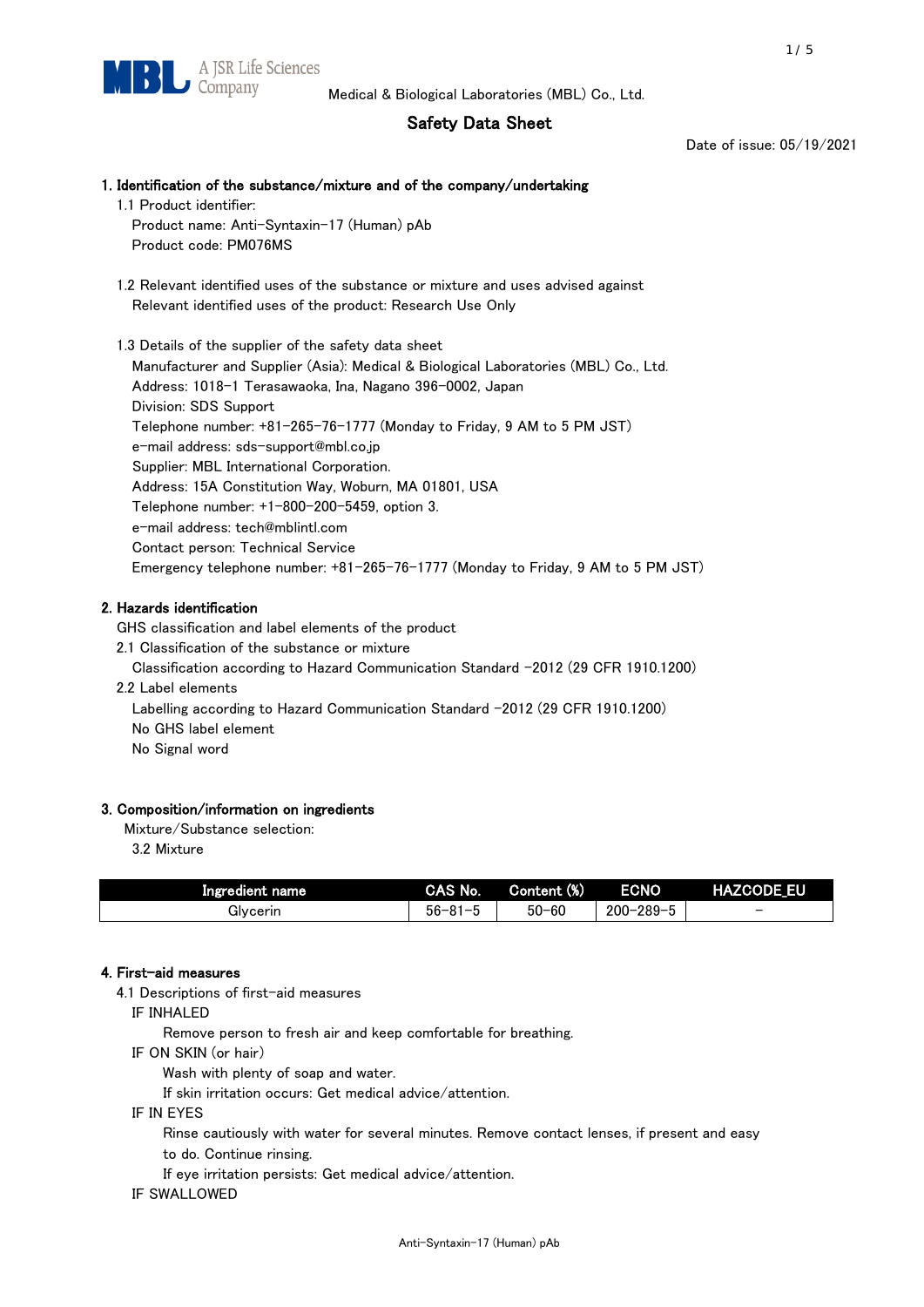Rinse mouth.

### 5. Fire-fighting measures

#### 5.1 Extinguishing media

Suitable extinguishing media

- Use appropriate extinguishing media suitable for surrounding facilities.
- Unsuitable extinguishing media

Unsuitable extinguishing media data is not available.

5.2 Specific hazards arising from the substance or mixture

Specific hazards arising from the substance or mixture is not available.

5.3 Advice for firefighters

Specific fire-fighting measures

Evacuate non-essential personnel to safe area.

#### 6. Accidental release measures

- 6.1 Personnel precautions, protective equipment and emergency procedures Wear proper protective equipment.
- 6.2 Environmental precautions

Prevent spills from entering sewers, watercourses or low areas.

6.3 Methods and materials for containment and cleaning up

- Absorb spill with inert material (dry sand, earth, et al), then place in a chemical waste container.
- 6.4 Reference to other sections

Refer to section 13

### 7. Handling and storage

 7.1 Precautions for safe handling Preventive measures (Safety treatments) Avoid contact with skin. Avoid contact with eyes. Safety measures data is not available. Any incompatibilities data is not available. Advice on general occupational hygiene Do not get in eyes, on skin, or on clothing. Do not eat, drink or smoke when using this product. Wash hands thoroughly after handling. 7.2 Storage Conditions for safe storage Keep container tightly closed.

Keep cool. Protect from sunlight.

Container and packaging materials for safe handling data is not available.

7.3 Specific end use(s)

Research use only.

#### 8. Exposure controls/personal protection

 8.1 Control parameters Adopted value Adopted value in ACGIH is not available. OSHA-PEL (Glycerin)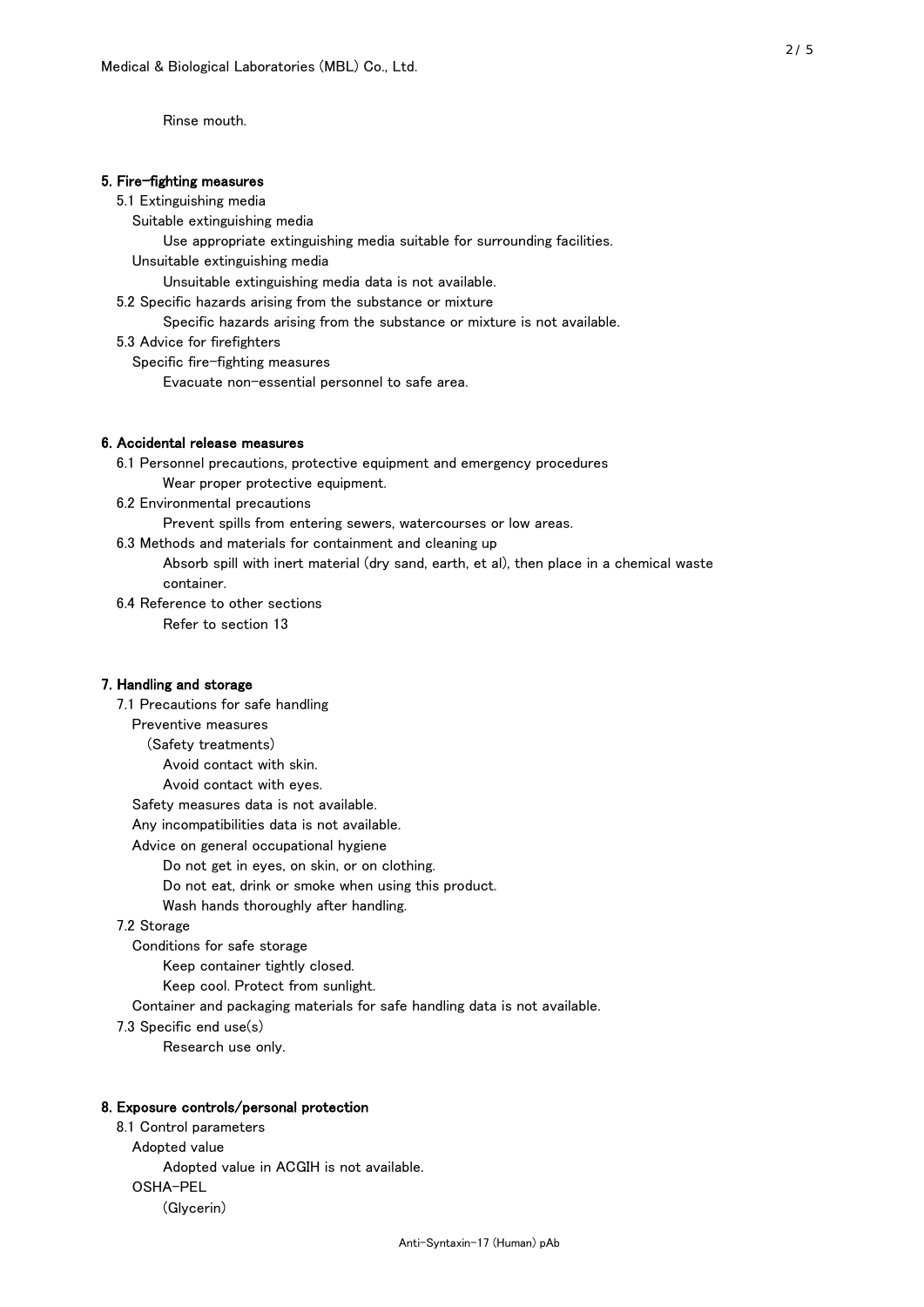TWA: 15mg/m3 (Total dust) TWA: 5mg/m3 (Respirable fraction) NIOSH-REL (Glycerin) See Appendix D 8.2 Exposure controls Appropriate engineering controls Do not use in areas without adequate ventilation. Washing facilities should be available. Individual protection measures Hand protection Wear protective gloves. Eye protection Wear eye/face protection. Skin and body protection Wear protective clothing.

## 9. Physical and Chemical Properties

 9.1 Information on basic physical and chemical properties Physical state: Liquid Color: Colorless Odor data is not available. Melting point/Freezing point data is not available. Boiling point or initial boiling point data is not available. Flammability (gases, liquids and solids) data is not available. Lower and upper explosion limit/flammability limit data is not available. Flash point data is not available. Auto-ignition temperature data is not available. Decomposition temperature data is not available. pH: Neutral Kinematic viscosity data is not available. Solubility: Water solubility: miscible Solubility in solvent data is not available. n-Octanol/water partition coefficient data is not available. Vapor pressure data is not available. Density and/or relative density data is not available. Oxidising properties data is not available. No Particle characteristics data is not available. 9.2 Other information Other information is not available. 10. Stability and Reactivity 10.1 Reactivity Reactivity data is not available. 10.2 Chemical stability Stable under normal storage/handling conditions. 10.3 Possibility of hazardous reactions

Possibility of hazardous reactions data is not available.

## 10.4 Conditions to avoid

Conditions to avoid data is not available.

#### 10.5 Incompatible materials

Incompatible materials data is not available.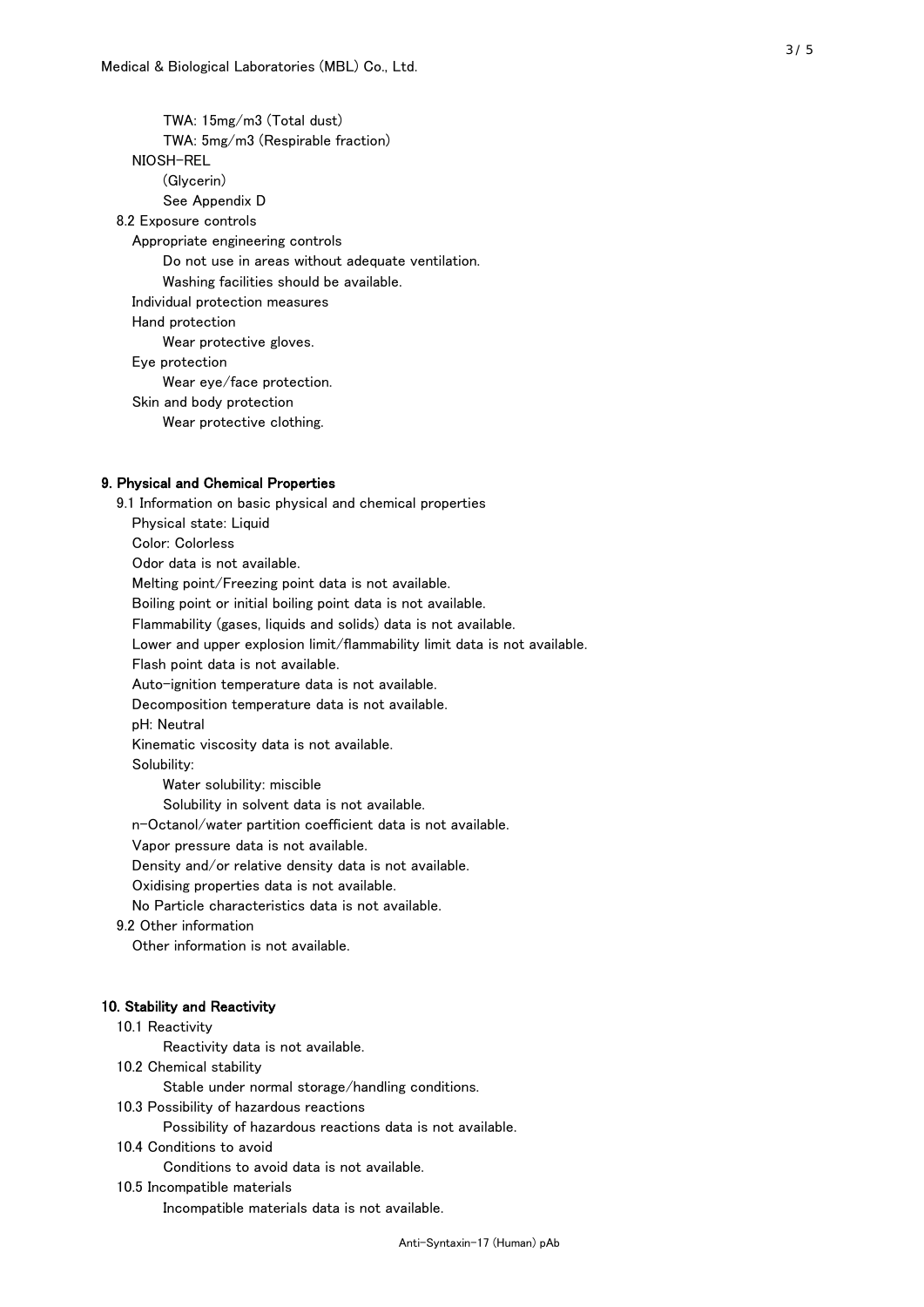10.6 Hazardous decomposition products Hazardous decomposition products data is not available.

## 11. Toxicological Information

 11.1 Information on toxicological effects Acute toxicity data is not available. Irritant properties Skin corrosion/irritation data is not available. Serious eye damage/irritation data is not available. Allergenic and sensitizing effects data is not available. Mutagenic effects data is not available. Carcinogenic effects data is not available. Teratogenic effects data is not available. Reproductive toxicity data is not available. STOT

STOT-single exposure data is not available.

STOT-repeated exposure data is not available.

Aspiration hazard data is not available.

#### 12. Ecological Information

12.1 Ecotoxicity

Ecotoxicity data is not available.

Water solubility

(Glycerin)

miscible (ICSC, 2006)

12.2 Persistence and degradability

Persistence and degradability data is not available.

12.3 Bioaccumulative potential

(Glycerin)

log Pow=-1.76 (ICSC, 2006)

12.4 Mobility in soil

Mobility in soil data is not available.

12.7 Other adverse effects

Ozone depleting chemical data is not available.

#### 13. Disposal considerations

 Description of waste residues and information on their safe handling and methods of disposal, including the disposal of any contaminated packaging

13.1 Waste treatment methods

Dispose of contents/container in accordance with local/national regulation.

Contaminated packing

Dispose of container after using the contents completely.

#### 14. Transport Information

 UN No., UN CLASS 14.1 UN No. or ID No.: Not applicable Not applicable to IMDG Code Not applicable to IATA Dangerous Goods Regulations

 14.5 Environmental hazards MARPOL Annex III - Prevention of pollution by harmful substances Marine pollutants (yes/no): no